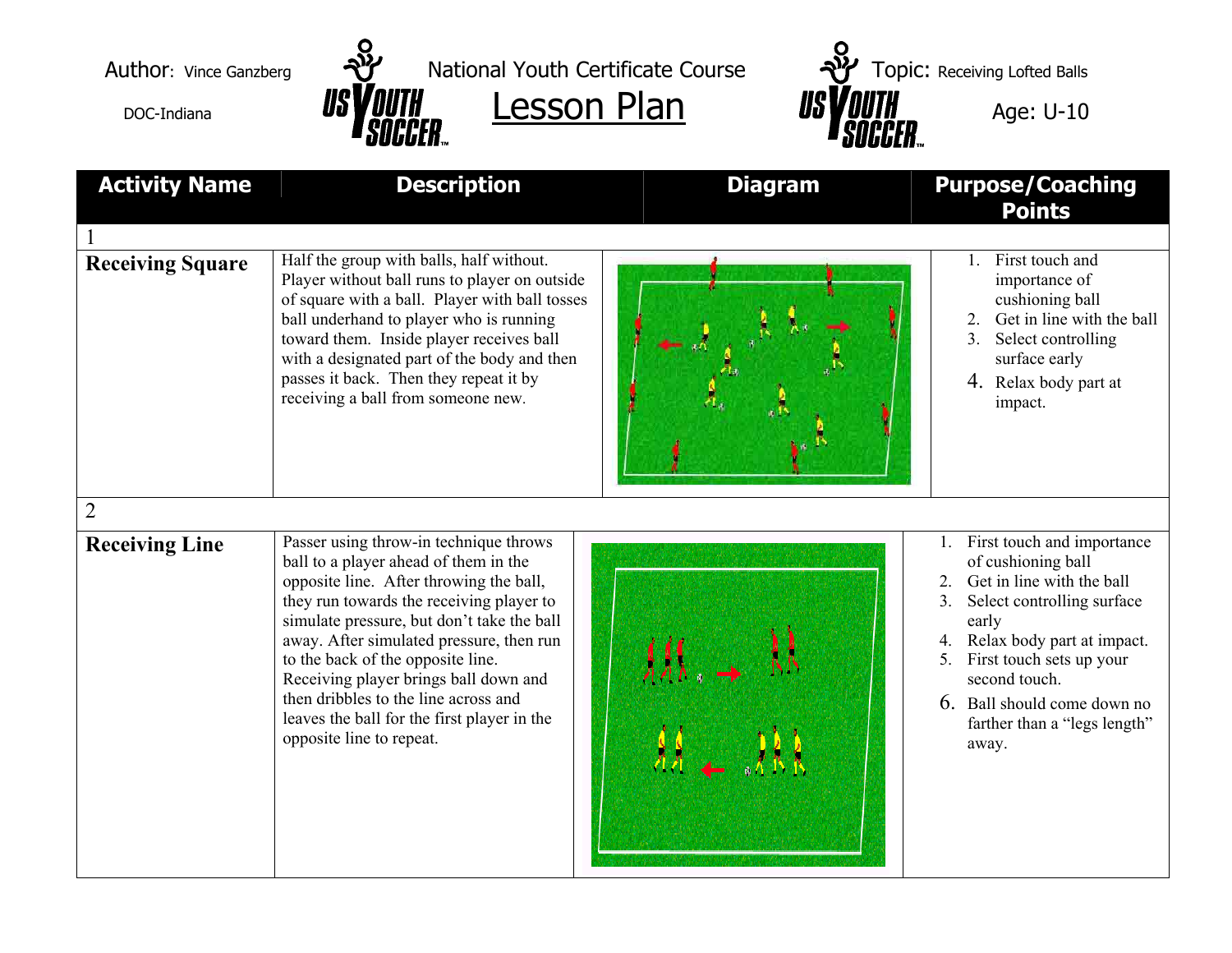

| 3                           |                                                                                                                                                                                                                                                                                                                                                                                                                                                                                                                                                                                                                                                                                                                                                                                                                                                                                                                          |  |                                                                                                                                                                                                                                                              |  |
|-----------------------------|--------------------------------------------------------------------------------------------------------------------------------------------------------------------------------------------------------------------------------------------------------------------------------------------------------------------------------------------------------------------------------------------------------------------------------------------------------------------------------------------------------------------------------------------------------------------------------------------------------------------------------------------------------------------------------------------------------------------------------------------------------------------------------------------------------------------------------------------------------------------------------------------------------------------------|--|--------------------------------------------------------------------------------------------------------------------------------------------------------------------------------------------------------------------------------------------------------------|--|
| <b>Box to Box</b>           | Two players per team. Two boxes are made<br>approximately 20-30 yards apart. There is a player<br>from each team in one box. One team starts the<br>game. When the ball is played to the other box,<br>the attacking team gets the opportunity to get the<br>first touch. Then they have to dribble outside of<br>the box (square) to receive a point. The defending<br>player is outside the box and has to wait until the<br>attacking player gets the first touch. The<br>defending player tries to win the ball after the first<br>touch has been made. If the attacking player is<br>successful in bringing the ball down and dribbling<br>outside of the square then they keep it. If the<br>defending player wins the ball after the first touch,<br>then they become the attacking team. Coach may<br>have to allow serving players to toss ball in air and<br>then strike it to their teammate in opposite box. |  | 1. First touch and<br>importance of<br>cushioning ball<br>2. Get in line with the<br>ball<br>3. Select controlling<br>surface early<br>4. Relax body part at<br>impact.<br>$5_{\cdot}$<br>Take first touch<br>away from where<br>pressure is coming<br>from. |  |
| $\overline{4}$              |                                                                                                                                                                                                                                                                                                                                                                                                                                                                                                                                                                                                                                                                                                                                                                                                                                                                                                                          |  |                                                                                                                                                                                                                                                              |  |
| $6v6$ (4 $v2$ in each half) | Play 4v2 in each half. Field is 50 x 30 yards with<br>no one allowed over half line. Four players from<br>each team go into their defensive half of the field.<br>The other two players go into the attacking half.<br>The defending players can only defend with two.<br>The other two defending players retreat back to<br>their goal until possession is retained or the<br>attacking team scores.<br>Could make a restriction that the ball played<br>into other half has to be in the air.                                                                                                                                                                                                                                                                                                                                                                                                                          |  | 1. First touch and<br>importance of<br>cushioning ball<br>Get in line with the<br>2.<br>ball<br>Select controlling<br>3.<br>surface early<br>Relax body part at<br>4.<br>impact.<br>5. Take first touch away<br>from where pressure is<br>coming from.       |  |